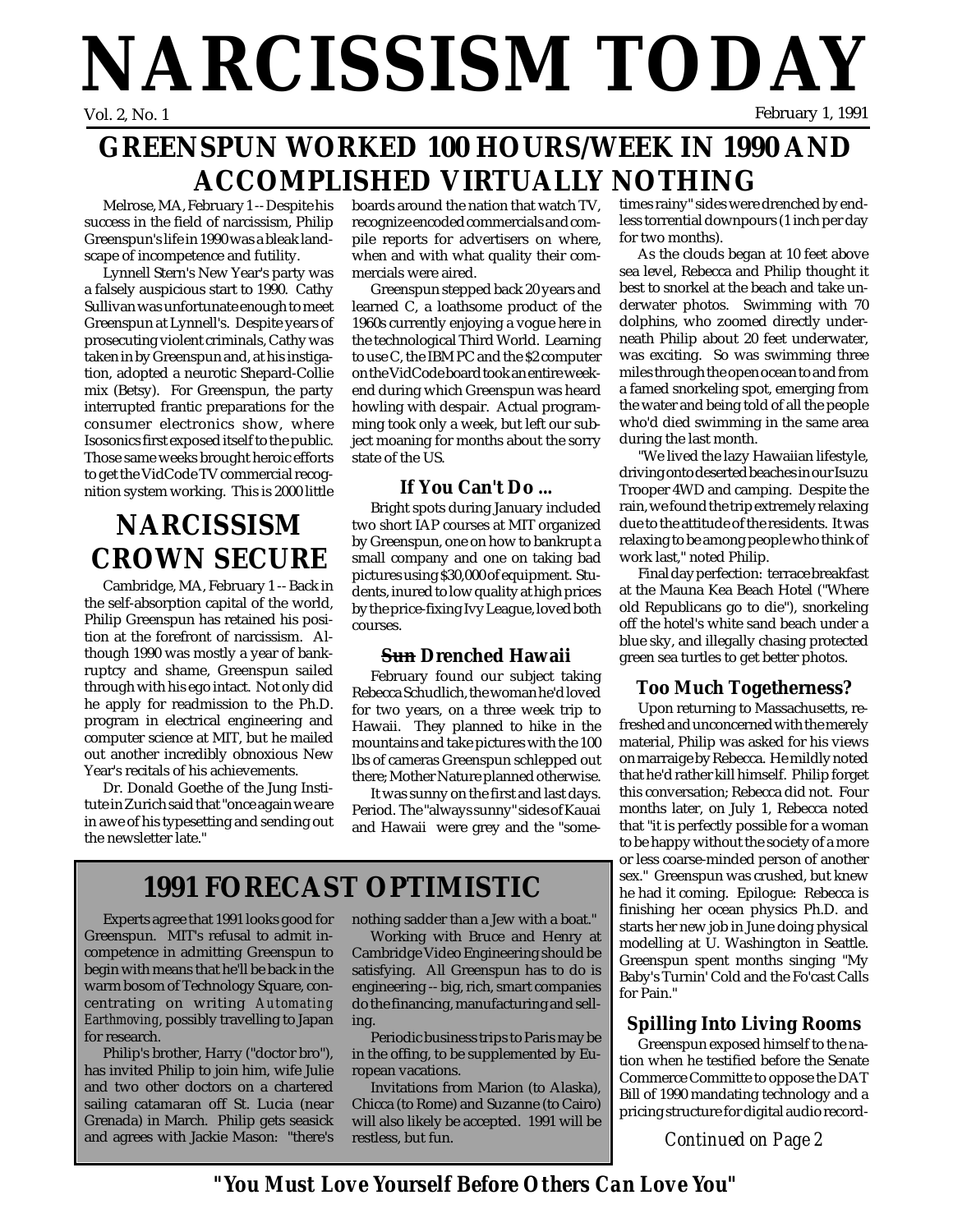### **1990: OPENING A DECADE OF MEDIOCRITY**

#### *Continued from Page 1*

ers. Sen. DeConcini (D Az), one of the Keating Five, introduced the bill and wearily pushed it even though it was clear that the only people who would benefit were Japanese electronics vendors. Despite spending a lot of money and hiring numerous American shills, the Japanese did not prevail and the bill died. Several times in June and July, CSPAN dumped the entire spectacle into America's living rooms.

#### **Isosonics Bites the Dust**

After three years of being "one month from bankruptcy," Greenspun & fellow Isosonians fired each other on August 30, 1990 and threw themselves on the Commonwealth. Although depressing, the actual demise was a relief.

#### **Nordic Despair**

In Switzerland in September, Philip took advice from Mark Roberts and read Knut Hamsun, the light-hearted Nobel laureate (1920 Prize for Nordic Despair). *Hunger* (down out lonely and deranged in the city) and *Pan* (down out lonely and deranged in the woods) prepared Greenspun to spend October futilely attempting to resurrect Isosonics or at least sell its bones. On October 23, Greenspun mailed out a death notice to those who had ordered machines, along with 100% refunds, even to people in complicated foreign countries.

Meg Hunnewell, a dazzling combination of New England breeding, European style, Los Angeles glitz and New York hustle, nursed Greenspun through his difficulties with Isosonics. Meg's years of experience spending hordes of other people's money on pictures like *The Cotton Club* enabled her to put a penny-ante failure such as Isosonics in perspective.

Cousin Harry Gittes was a big help as well. Greenspun, fishing for a little sympathy from Harry, said "we needed to raise a million bucks or so, which I know isn't a lot by your standards ...". Harry replied "that's right, Philip, it's chicken feed."

#### **Making? it in Massachusetts**

Bruce Keilin, Greenspun's partner in Isosonics, started a company that reflects their newfound wisdom: 1) don't do anything that requires raising money, 2) make sure that all you have to do is engineering. Greenspun is merely a consultant to Cambridge Video Engineering (Dirty Harry: "A man has to know his limitations").

CVE is in a Harvard Square townhouse (stop by 12 Gerry Street, across from the Mount Auburn St. Post Office, 354-9880).

CVE is designing video circuits for Go-Video, the Scottsdale, AZ company that constitutes the American consumer electronics industry. Go-Video has made headlines with their dual-deck VCR and antitrust lawsuits against the Japanese consumer electronics cartel.

#### **Shooting it in Arizona**

Greenspun and long-time partner Henry Wu flew out to Arizona at the end New friend Robin Leatherman, studying EE at Arizona State University, welcomed them over some sushi and ice cream. After a productive weekend meeting with Go-Video, Greenspun struck out alone for the desert, 100 lbs of camera on his shoulders.

"The combination of the red rock of Canyon de Chelly, cottonwood trees in fall yellow, and a deep blue sky was unforgettable." Greenspun made friends with another photographer, MIT Class of 1944. After a day touring the canyon, he suddenly decided to give Greenspun the benefit of a lifetime of engineering wisdom: "learn C"; Greenspun wept.

Greenspun also visited Petrified National Forest and the painted desert, but the most spectacular shooting was in the Corkscrew, a "slot canyon" 80 feet deep but only 3-10 feet wide.

Standing on the dry floor of the canyon, Greenspun put his Rollei on a tripod and pointed the camera up toward the inner canyon walls. No direct sunlight reaches through the circuitous canyon and exposures were up to 10 minutes. Plenty of sand does reach the floor, resulting in the sickening sound of grit in the focusing mechanism of \$2000 lenses.

The resulting photos were fabulously eery. Shown contact sheets at a brunch, Gerard McCullough noted that some of the photos looked very sexual. Greenspun said "yes, they do look like volvos"; the guests all looked confused until Greenspun explained that "only Swedish women have them."

Tech Tip for Nerds: Never shoot Kodak slide film. Use new Fuji Velvia.

#### **New Year's 1991**

Greenspun co-hosted a benefit for the Big Brother Association at the snooty Algonquin Club in Back Bay. Glamorous Meg came up from New York to demonstrate how frumpy are Bostonians. Scott Brazina and Roxanne D'Ambolo showed up to rescue Greenspun from the tiresome upper crust.

#### **Ragheads, Camel Jockeys**

Brother-in-law Jeffrey Goode finally achieved his goal of working in foreign aid. Rather than join the Peace Corps (rich Jews from Scarsdale goto poor countries to teach poor people how to be poor), Jeff chose AID, part of the US foreign aid apparatus (tax poor people in rich countries to help rich people in poor countries).

Your tax dollars at work: AID can hire only those who speak a foreign language, so they paid Jeff to study Spanish for a year. On January 2, 1991, they sent Greenspun's sister Suzanne and nephews Norman and David to accompany Jeff on a four year stint in the Spanish capital of the Levant: Cairo.

AID didn't even give them basic Third World education: learning to tell the difference between ragheads and camel jockeys. Nor did Suzanne and Jeff learn how to locate moderate Arabs (ones who have run out of ammunition).

#### **No Francesca? Bomb Iraq**

Chicca De Marco showed up for a ten day visit on January 1, bringing her Italian sunshine and poetry to bleak, frigid and prosaic Boston. Chicca helped Greenspun build a photo studio in the diningroom, add four huge cabinets to the kitchen, enjoy Boston's art and culture scene, recover from a cold, and enjoy the new year. Chicca charmed every American with her soft, deep Roman voice, her lasagna, her poetic soul and her thoughtful consideration. We were so upset after she left that we had to carpet bomb the Iraqis.

#### **The Last Word**

1990 was a year of bewilderment for Greenspun, who stumbled blindly from catastrophe to disaster. "I am only glad that I did all this while I was still young. If I had left a professorship at MIT for the greener grass of the start-up world, ignored and impoverished a family, only to ultimately fail, I might not be smiling."

*Narcissism Today* is published by the AutoEros Society, 55 Russell St., Melrose, MA 02176. Tel. (617) 662- 8735. Email: philg@mit.edu.

Editor-in-Chief: George Samoyed